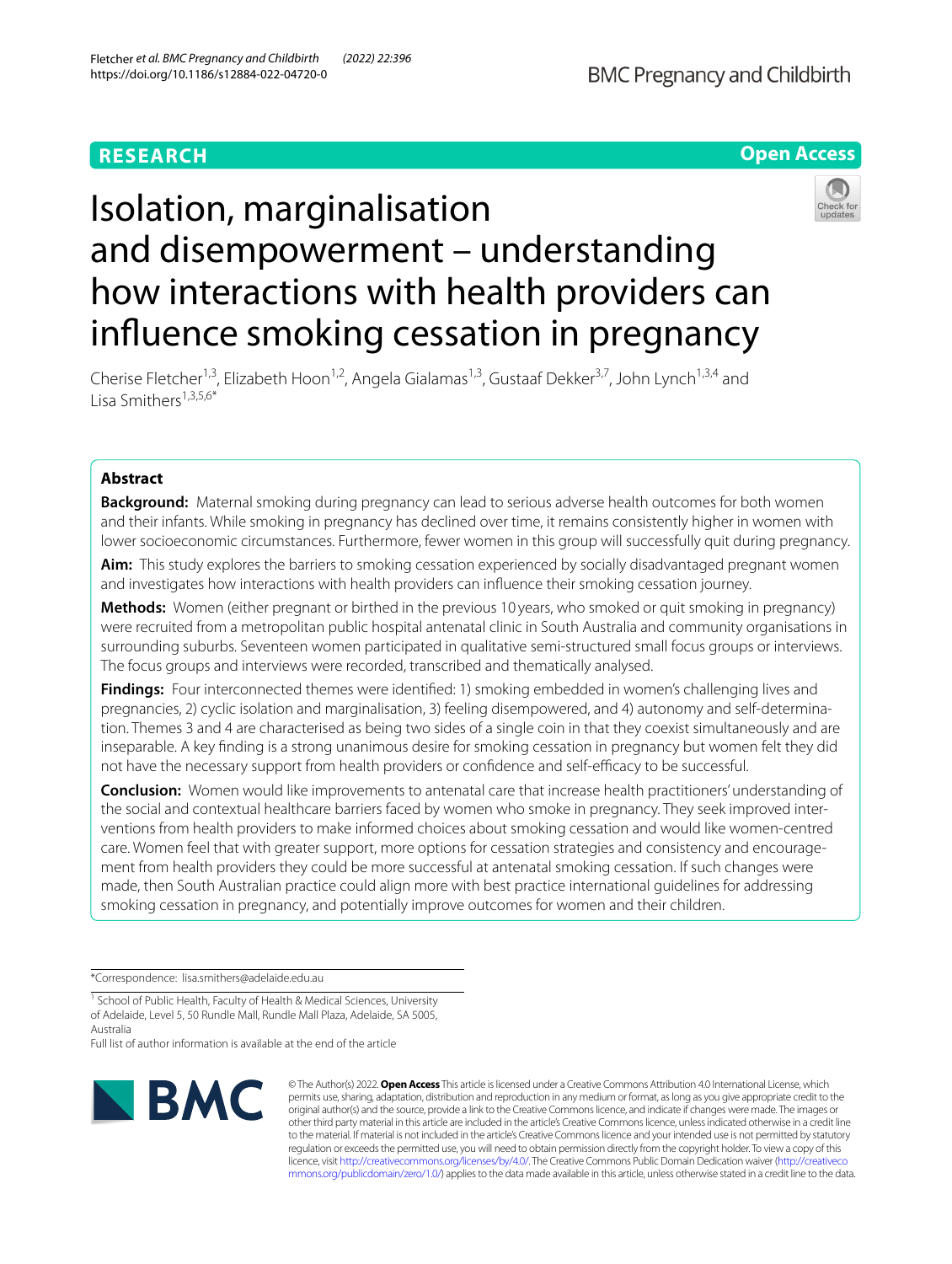**Keywords:** Tobacco smoking, Pregnancy, Smoking cessation, Socioeconomic position, Disadvantage

#### **Introduction**

*"… yes, there is a lot of pressure on quitting smoking, but there's not a lot of support on how to do it."*

#### *Woman who smoked during pregnancy FG4.*

It has been well established that smoking in pregnancy can result in poor maternal and infant outcomes. Smoking can increase the rate of miscarriage, stillbirth, preterm birth, fetal growth restriction and placental abnormalities  $[1–5]$  $[1–5]$  $[1–5]$ . In addition to pregnancy complications, children born to mothers who smoke in pregnancy exhibit increased respiratory dysfunction [[6](#page-12-2), [7\]](#page-12-3), impaired cognitive development [[8–](#page-12-4)[10\]](#page-12-5), behavioural difficulties  $[11, 12]$  $[11, 12]$  $[11, 12]$  $[11, 12]$ , obesity  $[13, 14]$  $[13, 14]$  $[13, 14]$  and an increased risk of Sudden Infant Death Syndrome (SIDS) [[5\]](#page-12-1), as well as future nicotine dependence [[1,](#page-12-0) [2](#page-12-10), [15\]](#page-12-11). In the UK, it is estimated that children born to mothers who smoke cost the National Health Service (NHS) the equivalent of between £12 million and £24million (~\$AUD21 and \$AUD43) just in their frst year of life, directly related to smoking in pregnancy [\[16\]](#page-12-12). Evidence does, however, suggest that smoking cessation in pregnancy prior to 20 weeks gestational age can eliminate the excess risk attributable to smoking [[2,](#page-12-10) [17,](#page-12-13) [18\]](#page-12-14).

In 2018, the Australian Institute of Health and Welfare (AIHW) reported that 9.6% of women who gave birth smoked in pregnancy [\[19](#page-12-15)]. However, tobacco smoking in pregnancy is higher among women living in socioeconomically disadvantaged circumstances [ $19-23$  $19-23$ ]. The AIHW in 2018 confirmed this finding with a reported 17% of women living in low socioeconomic areas smoking in pregnancy [[19\]](#page-12-15). Qualitative systematic reviews by Flemming et al. 2013 and 2015 detailed the experiences of disadvantaged pregnant smokers and the barriers they face with cessation [[20](#page-12-17), [24](#page-12-18)]. Some of the barriers to smoking cessation in pregnancy included the embeddedness of smoking in women's lives, women's psychological well-being, relationships with signifcant others, and women's appraisal of the risk of smoking  $[20, 24]$  $[20, 24]$  $[20, 24]$  $[20, 24]$ . The reviews concluded that social disadvantage infuenced by chronic stressors, cultural practices, limited economic resources and unsupportive social relationships efect women's ability to attempt, or be successful at smoking cessation in pregnancy  $[20, 24]$  $[20, 24]$  $[20, 24]$  $[20, 24]$  $[20, 24]$ . While the reviews offer insight into how the circumstances of women's lives infuence their smoking behaviour in pregnancy, just how interactions with antenatal healthcare providers can afect women's experience with reference to quitting, has not been explored.

The current South Australian (SA) Perinatal Practice Guidelines (SA PPGs) recommend that health providers complete an initial comprehensive screening of smoking and nicotine dependence for every woman antenatally, including discussion about understanding the risks of smoking in pregnancy, the benefts of smoking cessation and options for support of cessation incorporating nicotine replacement therapy availability  $[25]$  $[25]$  $[25]$ . The SA PPGs further recommend that routine support (overview of tobacco use, cessation supports and NRT) and follow up at each antenatal appointment is offered with health providers and that this is documented in the clinical case notes. They define 5A's (Ask, Advise, Assess, Assist, Ask Again), a brief intervention approach to use as a mnemonic for health providers in addressing each component of the comprehensive screening and follow up with women. The SA PPGs recommend adopting the 5A's at a minimum when discussing smoking cessation with pregnant women [[25](#page-12-19)]. In practice, health providers complete a brief intervention with the 5A's at the initial triage (frst hospital visit) appointment with women at approximately 10 weeks gestation. This intervention is limited to enquiring about smoking status, assessing nicotine dependence and offering women who smoke a referral to the telephone counselling service, Quitline, if they indicate they would like to quit smoking. Women are informed of this service by midwives or obstetricians that provide antenatal care in the hospital antenatal service. Health providers may submit a referral to Quitline on behalf of the woman so they can be contacted by the service, or women can contact Quitline directly via a phone number provided by the same health providers in the hospital service. In practice, other than Quitline, women are unlikely to be ofered any other support or advice about cessation or NRT use by health providers in the hospital service  $[26]$  $[26]$  $[26]$ . The SA PPGs relating to tobacco use in pregnancy were last updated in 2013 and currently state that there is a lack of evidence of the safety of NRT in pregnancy, and that women should only consider NRT in certain circumstances [\[25\]](#page-12-19).

In Australia it is estimated that only 4% of women who smoke will cease smoking in pregnancy [\[7](#page-12-3)], and it is estimated that this is lower among women who live in disadvantaged circumstances [[27\]](#page-12-21). If women engage with the Quitline service, then ongoing telephone counselling is available. Women will be informed by the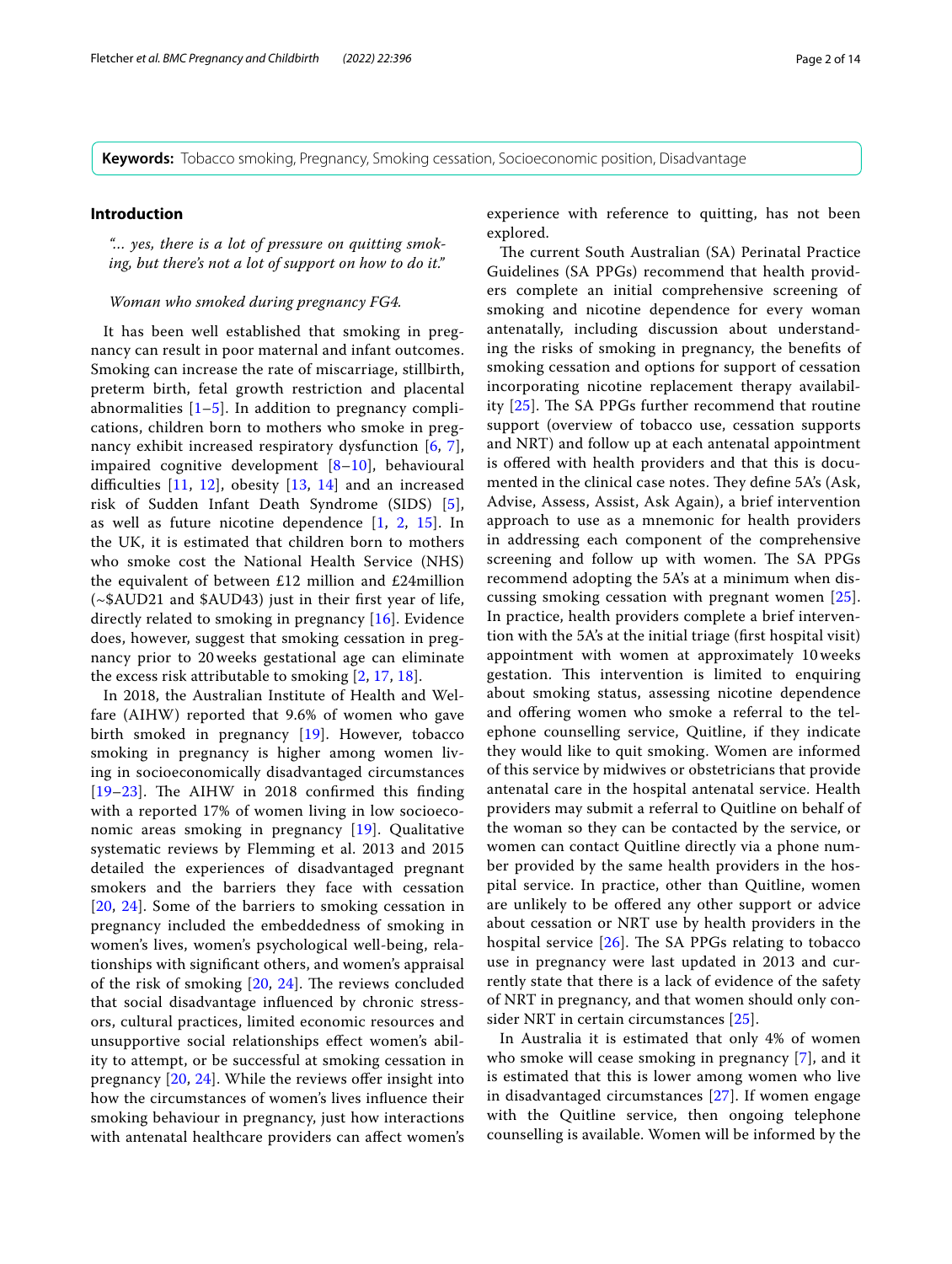telephone counsellors that they can discuss NRT use with their general practitioner  $(GP)$ . This approach to smoking cessation in pregnancy advice has not changed in 15 years in SA. This current approach to antenatal smoking cessation may not be supportive enough for women's quit attempts. This has been reinforced in the literature by Bowden et al 2010 [\[28](#page-12-22)], whose study conducted in metropolitan Adelaide followed integration of the 5A's in clinical practice. Approximately 90% of staf incorporated the 5A's into clinical practice and  $\sim$  80% of pregnancy records had a completed Smoke-Free Assessment & Intervention Form (SFA&IF) which covers the 5A's in detail [[28\]](#page-12-22). However, only 5% of pregnant women sustained quitting to 5 months and only 50% of current smokers were provided with smoking cessation assistance and support by antenatal care providers [[28](#page-12-22)]. Given these fndings and that smoking cessation in pregnancy has not increased in the previous 10 years, considering a broader approach to smoking cessation with an understanding of women's circumstances and needs could be benefcial. It has been suggested that health providers encounter considerable barriers antenatally addressing smoking cessation including time constraints, lack of training or skill, administrative barriers and lack of acceptable interventions  $[29-31]$  $[29-31]$  $[29-31]$ . The aim of this study is to further explore and understand the barriers to smoking cessation experienced by pregnant women who live in a socioeconomically disadvantaged area and examine how the interplay with primary antenatal care providers infuence women's smoking or cessation journey.

# **Participants, Ethics & Methods**

#### **Theoretical perspective**

This research project was motivated by discussions with a community reference group formed in northern Adelaide. This reference group was established explicitly to promote a program of work focussed on smoking cessation in pregnancy. The reference group endorsed a qualitative study conducted with the aim of understanding the breadth and depth of participant experiences. An interpretive phenomenological approach was used to elicit common themes of participants' lived experiences of either smoking or quitting in pregnancy. This approach describes the meaning of their experiences in terms of what was experienced and how it was experienced [\[32](#page-12-25)]. By examining subjective lived experiences and meanings it is possible to develop new understandings and appreciations to inform or re-orient how we interpret those experiences [[32](#page-12-25), [33](#page-12-26)]. It is through this lens, prioritising the subjective perspectives of women accessing antenatal care in the South Australian healthcare system, that we aim to understand their experiences around smoking and cessation in pregnancy. The researchers acknowledge a constructionist epistemological position where meaning arises in and out of our engagement with the realities in our world and is advantageous in generating contextual understanding of a defned topic, for example, smoking and/or cessation in pregnancy  $[34]$  $[34]$ . This position also assumes that diferent individuals will construct meaning of the same phenomena in diferent ways and how that individual engages with and understands their world is established from their cultural, historical and social perspectives [\[34](#page-12-27)].

This study was approved by the Central Adelaide Local Health Network (CALHN) Human Research Ethics Committee (HREC), approval number HREC/19/ CALHN/119 Q20190304. All participants were provided with a participant information sheet and provided written informed consent prior to participating.

#### **Sample and recruitment**

Women were recruited from a single metropolitan public hospital antenatal clinic in South Australia and surrounding suburbs at community centres, community organisations, playgroups and kindergartens. All recruitment locations were situated in regions within the lowest quintile Index of Relative Socio-economic Advantage and Disadvantage (IRSAD) of the Socio-Economic Indexes for Areas (SEIFA) as indicated by the Australian Bureau of Statistics 2016 census data. The SEIFA IRSAD is an area-based measure of socio-economic advantage and disadvantage and includes variables related to both socio-economic advantage and disadvantage such as education, income, occupation and housing [[35\]](#page-12-28). Women recruited were aged 18years or over, could communicate profciently in English, were pregnant or had given birth to children in the northern suburbs of Adelaide (an area of low socioeconomic strata) in the previous 10years and either smoked cigarettes or quit smoking cigarettes in pregnancy. In the hospital, health professionals would identify eligible women from their antenatal medical case notes and refer them to a researcher to discuss the project. In the community, the researcher (CF) would talk to women (individually) attending community hubs, playgroups or kindergartens about the project and determine if they were eligible to participate. After discussion with the researcher (CF) about the project, contact details were taken, women were given information and up to a week to decide if they would like to participate. The researcher CF would then phone women and arrange a time to attend a focus group or interview if they agreed to participate. On attendance at a focus group or interview, women were asked to sign a consent form. Initially, the sampling strategy was to recruit only women who were currently pregnant from the antenatal clinic in a single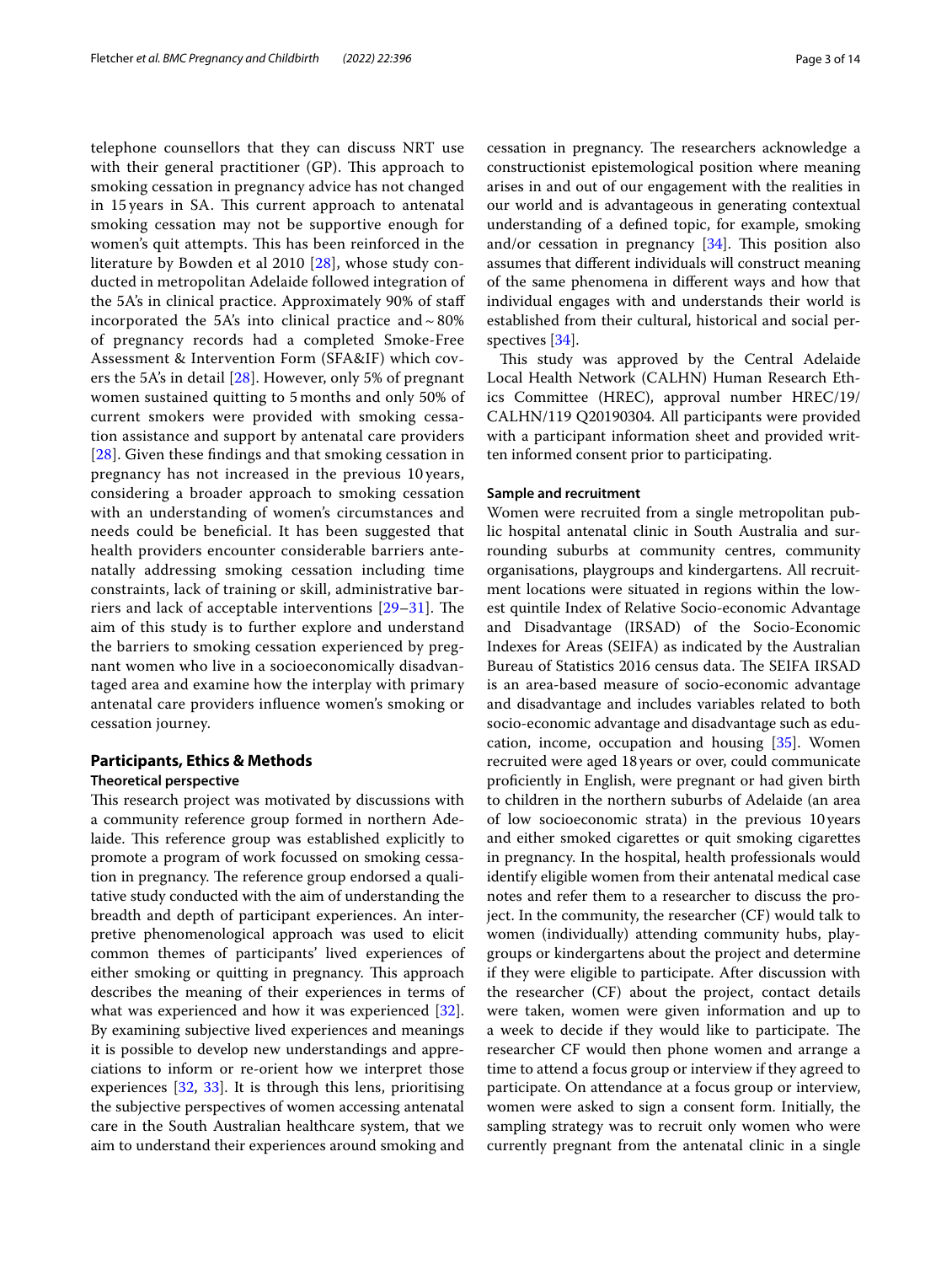specifc northern public hospital. However, in response to low recruitment levels and researchers unable to enter the health service during the SARS-CoV-19 pandemic, the criteria were expanded to include women who had been pregnant at any point in the previous 10years from multiple community organisations surrounding the hospital.

#### **Data collection and analysis**

Women who provided informed consent, participated in qualitative semi-structured face-to-face small group interviews  $(n=2-4)$  or 1-on-1 in-depth interviews (face-to-face or by phone) between February 2020 and September 2020. The intent was to run focus groups with four to six women. However, co-ordinating this with women, as well as addressing COVID-19 restrictions proved challenging and meant that the number of women present depended on their availability on the day. Discussions were held at local community centres with two researchers facilitating and observing the session (CF and EH). Women were asked to complete a shortwritten questionnaire on arrival to collect demographic information (age, ethnicity, highest level of qualifcation, employment status, number of pregnancies, smoking history and age of smoking commencement) and previous attempts at smoking cessation in pregnancy. In accordance with ethics approval and maintaining the confdentiality of women, demographic data where *n*<5 will not be presented. Focus groups were approximately 2 h duration and interviews between 20 to 50minutes. Topics for discussion at focus groups and interviews are in Additional file [1](#page-11-0). Briefly, discussion included women's experience, refection and emotion around smoking in pregnancy, and their antenatal experience with health providers on topics such as risk, cessation strategies and Quitline. Focus groups and interviews were established at local community spaces with creche services available for focus groups. Transport was provided, if required. Women were provided with a \$50 gift card in remuneration for their time and expertise. At the end of each focus group both researchers debriefed on key learnings and refections, a key component of refective research. CF also completed refective feld notes of the data collection episode.

Recruitment and hence focus groups/interviews continued until thematic saturation was reached. All discussions were audio recorded and transcribed verbatim. Transcripts were assessed against the original audio recording and reviewed. Researchers familiarised themselves with the material and the data was coded and thematically analysed as described by Braun and Clarke [\[36](#page-12-29)]. Data was coded inductively, that is, without using a preconceived conceptualisation or existing theory. Related and similar codes were collated into overall themes. Data analysis was predominately done by a single researcher (CF); in the early stages of analysis CF had discussions with the experienced qualitative researcher (EH) who had attended each focus group. As analysis progressed, there was ongoing collaborative discussion of all themes and iterative revisions of coding by all researchers. NVivo 12 qualitative analysis software (QSR International) was used for coding, analysing and managing data.

#### **Findings**

Recruitment for this project was very difficult. Women were very reluctant to engage on the topic. State-wide COVID-19 lockdowns and restrictions also hampered recruitment with researchers unable to recruit in the hospital or community. Between February 2020 and September 2020 there were 50 eligible women who spoke with a researcher (CF or a member of the broader research group), either in the hospital antenatal clinic or community organisations where contact details were exchanged. Many women  $(n=25)$  who met with researchers either declined to participate, or were uncontactable in the weeks following that meeting. This was mainly due to women's reluctance to engage on the topic, due to stigma and fear of judgement. In some cases  $(n=8)$ , women expressed an intent to participate, but despite several opportunities being ofered, current commitments meant that they were unable to attend a focus group or interview. All women were offered the opportunity to do a phone interview. There were 17 women who consented to be involved in the project and were involved in a focus group or interview. Three focus groups with 3–4 participants each, two small group interviews each with 2 participants and three 1-on-1 interviews were conducted. It was observed that women involved in all focus groups and interviews, regardless of the age of their youngest child, had strong emotive recollections of their experience of smoking in pregnancy and the antenatal care they received related to smoking.

Four interconnected themes were identifed as impacting the smoking cessation journey for women in pregnancy during antenatal care. The first, 'smoking embedded in women's challenging lives and pregnancies' forms the foundation on which the following three themes are layered. The second, 'cyclic isolation and marginalisation' is an extension of the frst and exists because of the embedded nature of smoking in their lives. The fnal two themes are characterised as being two sides of a single coin in that they coexist simultaneously and are inseparable. They are intensified by the existence of the frst two themes and represent women 'feeling disempowered' in their interactions with healthcare providers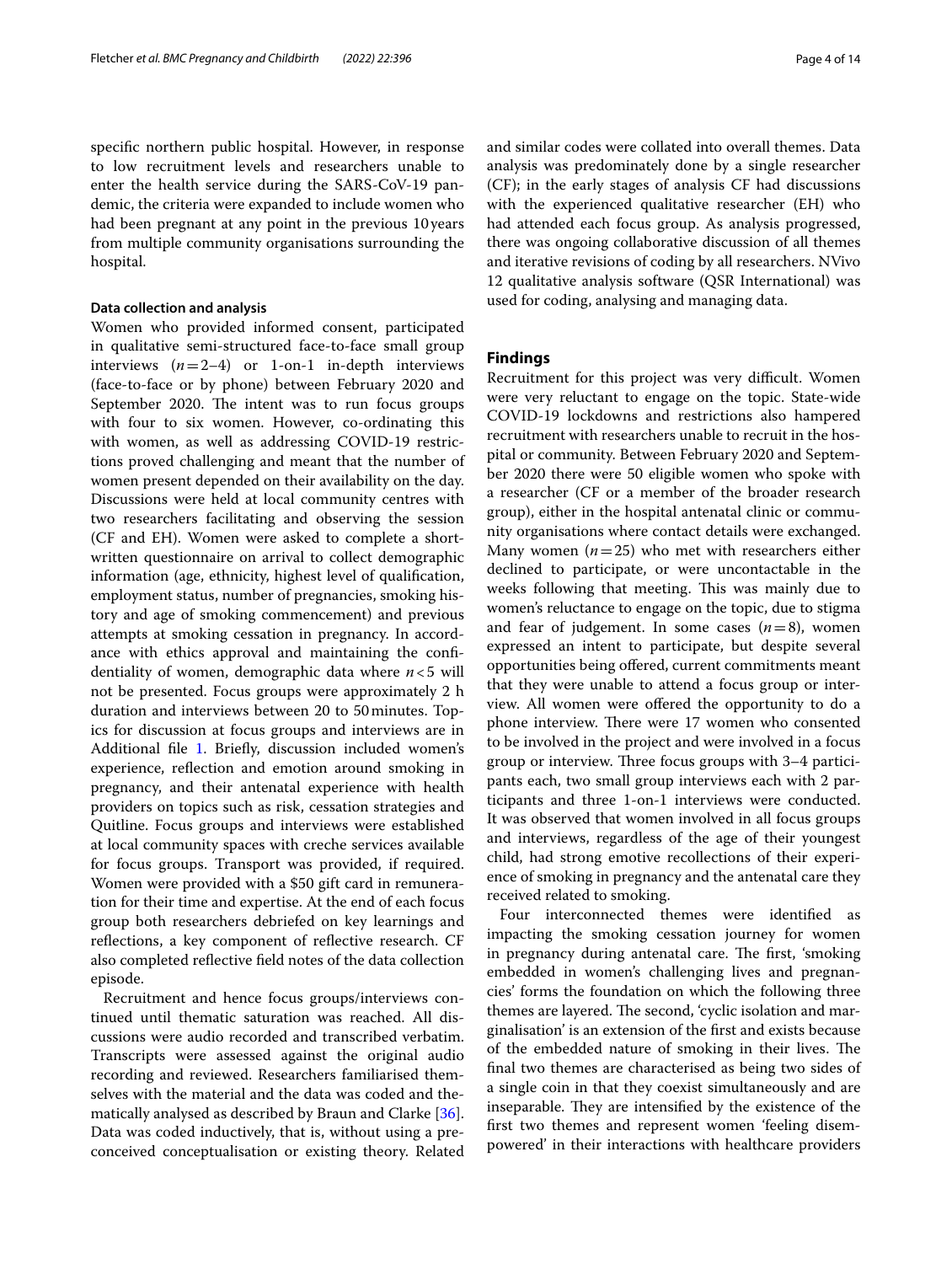and desiring 'autonomy and self-determination' in their smoking cessation journey.

#### **Participant characteristics**

A total of 17 women were included in the study. Characteristics of participants collected at the time of focus group or interview are detailed in Table [1](#page-4-0). The mean age of women was  $33$  years (range  $24-43$  years). The majority of women  $(n=12)$  identified as Caucasian. The mean age of cigarette smoking commencement was 14 years, with the youngest age of smoking commencement at age nine. Most of the women  $(n=12)$  had either completed high school or vocational training. At the time of their focus group or interview, the majority of women  $(n=12)$ were in a carer/home duty role or were unemployed. All women resided in areas within the lowest IRSAD quintile. This was reflected by the majority of women  $($ >70%) holding an Australian Healthcare card, where the Australian government sets eligibility at a weekly household income below \$1130. Approximately one third of women were pregnant during participation in the project. Over 80% of women had been pregnant at least twice, with 6 having experienced 5 or more pregnancies at their inclusion in the study. Of the women who participated, fewer than 30% were able to successfully quit smoking during all of their pregnancies, however, most of the women who had effectively quit in pregnancy (>70%), had begun smoking again postnatally and were smoking at the time of participating in the study. Overall, a considerable

<span id="page-4-0"></span>**Table 1** Demographic characteristics of 17 women in northern Adelaide, SA

| <b>Characteristic</b>                        | Mean (range) | N  |
|----------------------------------------------|--------------|----|
| Age (years)                                  | $33(24-43)$  | 17 |
| Age started smoking (years)                  | $14(9-18)$   | 17 |
| <b>Number of pregnancies</b>                 |              |    |
| $1 - 4$                                      |              | 11 |
| > 5                                          |              | 6  |
| <b>Ethnicity</b>                             |              |    |
| Caucasian                                    |              | 12 |
| Other <sup>a</sup>                           |              | 5  |
| <b>Education</b>                             |              |    |
| Did not complete high school                 |              | 5  |
| Completed high school or vocational training |              | 12 |
| Employment                                   |              |    |
| Carer/home duties or unemployed              |              | 12 |
| Studying or paid work                        |              | 5  |
| Attempted to quit smoking in pregnancy       |              |    |
| Yes                                          |              | 12 |
| No                                           |              | 5  |

<sup>a</sup> Combines Asian, Pacific Islanders, Aboriginal and Torres Strait Islanders

number of participants had attempted to quit smoking in some or all of their pregnancies  $(n=12)$  but had found quitting unsustainable. Women who were not pregnant at interview had a youngest child ranging in age from 4months to 8years.

#### **Smoking embedded in women's challenging lives and pregnancies**

For the women interviewed, smoking cigarettes is deeply embedded in their lives. Women described using smoking to manage negative emotions in their lives, including stress, anxiety, anger, guilt and frustration. In fact, women often referred to the chaos in their lives and how smoking played an extensive role in helping them cope.

*' … because I probably smoked the heaviest towards the end of my pregnancy, but that's just because I had so many emotions going on at the time that it was my only – I felt it was my only coping mechanism … ' FG1.*

*' … when you live in our community, and you've had an upbringing like mine, you've gone through the system, you've had all that shit. Like a cigarette sometimes is like your sanity.' FG3.*

They also described using smoking as a celebratory or reward activity to have time to themselves for relaxation, mindfulness and refection.

#### *'Tat's my fve minutes, and with fve kids at home I need that fve minutes.' Int3.*

Women further described associative behaviours, habit and boredom as factors in perpetuating their smoking.

*'You don't even think about it. Before you knew it, you're grabbing one, and you're going outside … ' FG4.*

In pregnancy, smoking cessation was often considered a low priority while dealing with everything else in their lives. Women specifcally mentioned issues such as domestic violence, single parenting, child protective services, family breakdown, pregnancy hormonal fuctuations, 'mum guilt' and mental health problems.

Furthermore, women refected that the acceptability of using smoking as a coping strategy has shifted over time. Where smoking was once an acceptable, resourceful way of managing, now, the dominant health discourse dictates complete abstinence from smoking. However, women felt that when smoking has been embedded in their lives for so long and is their *only* coping mechanism, they had little choice but continue to smoke.

*' … When I started – 14 [it] was 2000, so although*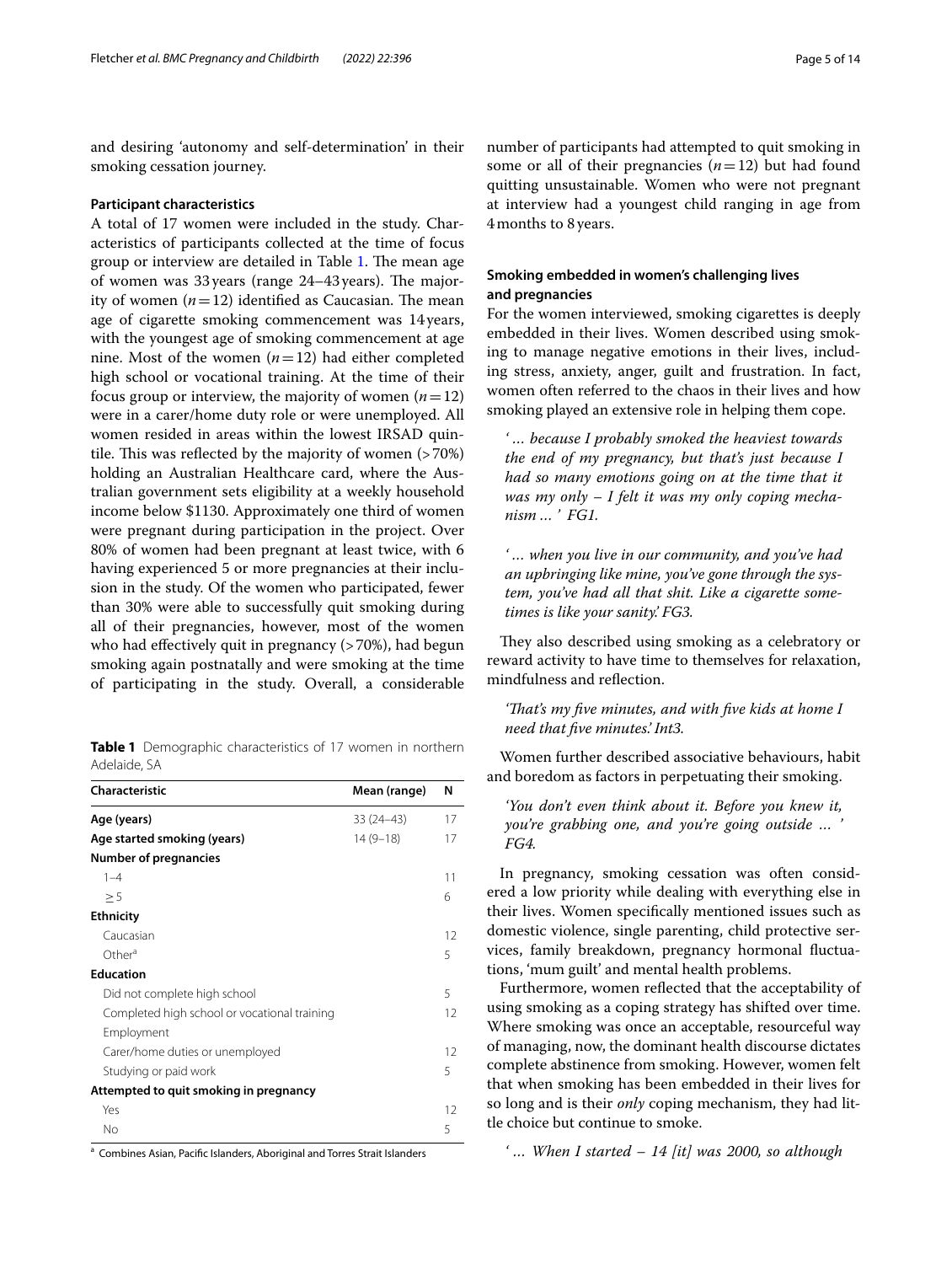*there wasn't the smoking culture that there was when my parents were younger, it still wasn't such a big deal, and you would hear about kids at school going to the back of the fence and having a smoke, and stuf like that.' Int3.*

*'[my partner was away and people were laughing at me] I smoked more and more and more, and it was just harder to sleep, and it was harder to do a lot of things, and I fell right down, and … I was in that zone where I couldn't do nothing … ' FG4.*

While these fndings have been documented in previous studies, it is fundamental that it is represented here to form a situated understanding of the participants' lives as these perspectives relate to the further themes generated in this analysis.

#### **Cyclic isolation and marginalisation in antenatal care**

In pregnancy, women reported persistently experiencing alienation, judgment, intimidation and stigma around smoking from the general community, health service providers and sometimes their own smoking social circle. Women discussed concealing their smoking out of feelings of shame and guilt. They further discussed how this concealment contributed to exclusion and segregation from their social group and the general community, contributing to feelings of isolation.

*'So it's feeling that alone, and then you seclude yourself from social gatherings, because you're like, I don't need that person judging me.' FG1.*

*' … And then like when I started showing and stuf, in public I would, you know, tuck myself away somewhere, because I didn't want people making judgments on me, because I actually was trying [to quit].' FG2.*

Women who decided to quit smoking in pregnancy also struggled with isolation. Several women reported that they experienced persistent peer pressure from their families and social group to continue smoking when the group was together, and they found that exposure to second-hand smoke (SHS) was a constant temptation to smoke. This meant that women found it essential to isolate if they wanted to remain abstinent.

*'You're having like a mental breakdown, because you're like pregnant, and your emotions are like all over the place, and they're like, "Just come have a smoke." "I don't want to smoke." "Just come and have a smoke, you will feel better." ' FG3.*

*'It's really hard. Like if you've got someone smok-*

*ing – well, I've got the patch on, and I had to just go to my partner's work to drop of smokes to him and bring him food and stuf, and then because he had a smoke I ended up having a few drags of it.' Int1.*

In the antenatal healthcare setting, women reported that they were often apprehensive of having conversations about smoking in pregnancy due to perceived persistent judgment and stigma from healthcare professionals. They perceived a lack of understanding about the role of smoking in their lives from health professionals and that the discussion at their frst appointment about quitting smoking is simply 'a box to be ticked' (FG1 & FG3). They felt this especially as there is rarely any follow-up about the topic at subsequent appointments, despite this being encouraged by the SA PPGs. Women did not feel encouraged to seek support about smoking or quitting in pregnancy from the healthcare system and this consequently contributed to and perpetuated the cycle of isolation.

*'It's, "Do you want go quit?" "Yes." "Here's the Quitline number.*" *That's all I ever got.' FG1.* 

*'I was in low care with her, and I just felt with the low risk that I didn't get a lot of support in anything, to be honest with you. Yes. I was on my own. Tat's how it kind of felt … ' FG4.*

*'You feel like you're just a number and then you're on the conveyor belt, just going through the system.' FG3.*

All women remembered discussing Quitline with antenatal health providers and were aware of the telephone counselling service. However, the majority did not recall health providers offering to submit a referral to the service on their behalf, only that they could contact them independently via the phone number health providers supplied them with. Women expressed very negative attitudes towards Quitline and most had a pre-conceived idea that the service was 'useless'.

*'Tat's not going to help you quit smoking … It was stupid.' FG1.*

Then, when women felt they were expected to engage unassisted with Quitline (even if they thought the service was unhelpful), this contributed further to feelings of isolation.

' ... like it was, "There's the number. There you go. *You can handle it. You can do it yourself."' FG1.*

*'But even if you ask you're just given a brochure, and that's it. There was nothing – there was no, you*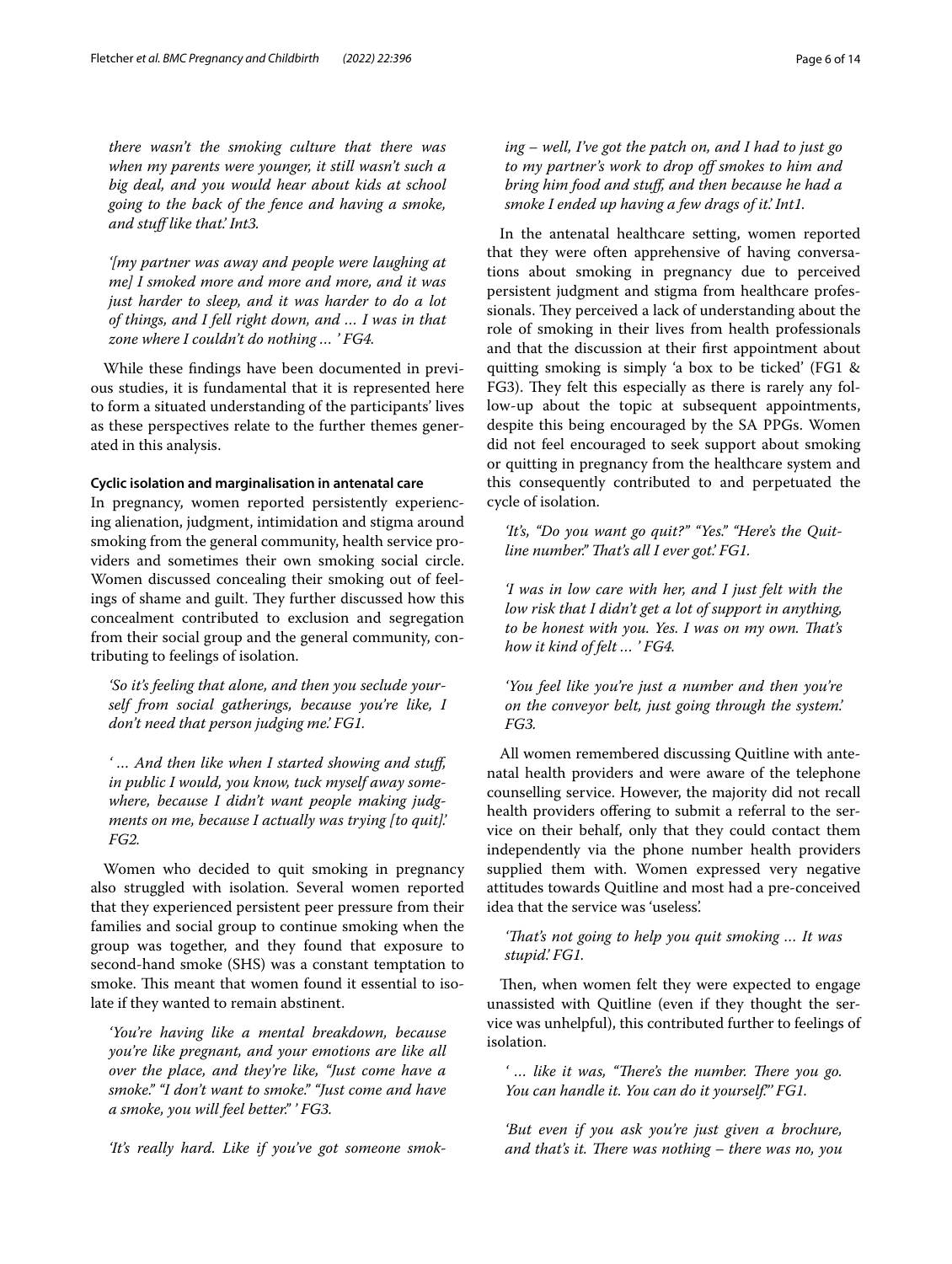*know, more talking about. It was just, "Here you go."' FG2.*

*'She [the midwife] knew that I struggled with giving up, and that there has been an increase in my smoking … she has asked me if I wanted to ring Quitline, and that's it. You know, that's obviously the only option that she has available for me … ' FG5.*

Furthermore, women that had experienced antenatal care several times over the previous 15–20years due to several pregnancies ( $n=5$ ), criticised that there had been no change in the way smoking was approached or discussed in antenatal care, only that they perceived more judgement from health professionals. As stated earlier, twelve women reported quit attempts in pregnancy, but only four of these women attempted to engage with Quitline. Of the four that engaged with Quitline, three were women who engaged with Quitline while pregnant with their elder children (children now aged between 15 and 18), found the service unhelpful and then declined to contact them for future pregnancies.

*'I've never been a fan of Quitline. I've spoken to them multiple times … they just throw numbers and maybe sometimes throw a free trial of product out.' Int3 (multiple pregnancies).*

This impersonal approach in antenatal care to address smoking in pregnancy contributes to women feeling socially marginalised. Women also felt that pregnant smokers were unfairly classifed or pigeonholed by the health system. That is, they felt that certain assumptions are made about women who smoke in pregnancy, for example that they are impoverished and uneducated.

*' … but I also didn't want to be classed as a feral … You know … "Trashy mum," or, you know, anything like that … ' FG4.*

*'Or thinking that you don't care about your health or your kid's health or that you deserve whatever happens to you … and it's not that you don't care or don't know, and then that makes you upset, which makes you go and have a smoke.' Int3.*

Then, despite the recommendation in guidelines to offer several cessation support options, when women are offered the single cessation option, Quitline, women found this patronising and condescending. Women would like to be seen as individuals, rather than as a collective group that are all given the same solution.

*' … it seems condescending … and it just ticks me of.' Int3.*

Additionally, women that attempted smoking cessation in pregnancy did not seek assistance from general practitioners (GPs) or pharmacists outside the antenatal hospital system with cessation methods or further support. This extended and perpetuated the cycle of isolation women experienced related to healthcare providers. Furthermore, women received no information from hospital-based health providers, Quitline, GPs or pharmacists (due to lack of engagement) about accessing or using NRT in pregnancy. In fact, the majority of women interviewed were unaware that NRT is safe to use in pregnancy.

*' … as well, you can't even really use anything to quit when you're pregnant either.' Int1.*

The few women who had quit smoking in pregnancy refected that they did so independently and did not recall receiving any support from healthcare services or providers.

### **Diferent faces of the same coin. Side 1 – feeling disempowered**

As a result of isolation and marginalisation, women felt disempowered to quit smoking in pregnancy. They reported that they were provided with limited information to make informed choices about smoking in pregnancy. This is not consistent with the SA PPG recommendations that encourage health providers to discuss with women the 'potential harmful effects of smoking on the fetus' [\[25](#page-12-19)]. Women could reliably attest that 'smoking in pregnancy is bad' and that the baby could have low birth weight, but they could not be specifc about any other smoking related adverse health outcomes.

*'I don't know a lot of the risks, but I know obviously it's not good for the baby.' Int1.*

*'But, I mean, they do warn you about not smoking. They just don't tell you why ... ' FG1.* 

'... it's never, "You should quit smoking. There's risks involved. These are the risks." It's – it never gets elab*orated. It's just they're sort of like, "Uh, all right. I've done that. Tick that of. I told you to quit smoking. Tat's all I really – that's all – that's part of my job and it's part of the system."' FG1.*

*'It's raping us of our knowledge really, and if they're going to accuse us of causing smaller children and … possibly killing our babies due to smoking cigarettes, but not giving us statistics or … yes.' FG5.*

For the few women who did describe being provided with information about risk or cessation strategies,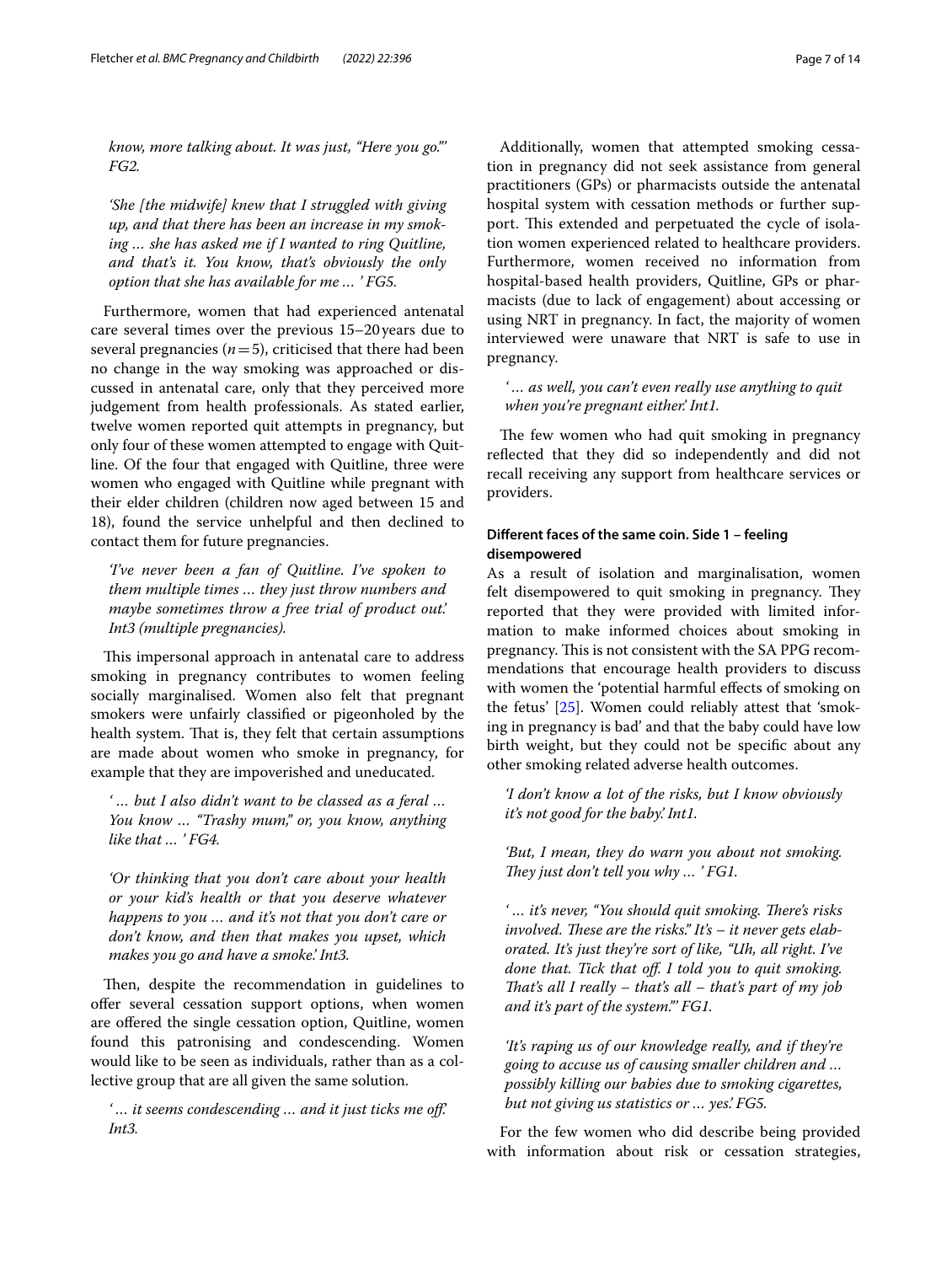further disempowerment occurred with inconsistent messaging from health providers. Women found it challenging to distinguish credible information from outdated or incorrect information due to the discordance of advice from health providers on the topics. This had an impact on the professional clinical care relationship with women expressing less confdence in their healthcare providers.

*'Having that diferent personalities. You have one [midwife] – like one could be really laid back about it, like, "I understand that it's hard," and then you've got another one that's like, "You should be quitting."' FG1.*

*'I think a lot of – there's a lot of inconsistencies from doctors and chemists and the Quitline, and that makes it hard … ' Int3.*

The majority of women expressed strong reluctance to engage with Quitline and they felt disempowered to quit given this reluctance. Those with experience of Quitline expressed that they found the service unhelpful. Women felt a sense of futility to quit as they assumed (and in some cases been advised by Quitline) their only quitting options were cold turkey and the harm reduction approach of reducing the number of cigarettes smoked in a day.

*'I called up, and I hung up straight away … Because I didn't want to call somebody and talk about my smoking over the phone. I was like, "Look at this bullshit. Like what are they going to do for me? Nothing."' FG5.*

*'I've never been a fan of Quitline … I spoke to Quitline, and they said, "There's nothing. You can't use anything in pregnancy. It's not safe. You just have to put down the smokes and walk away."' Int3.*

*'I have tried like cold turkey, but that doesn't work. Doesn't work for me.' FG4.*

Several women also expressed futility in smoking cessation, stating that they felt smoking was a choice where they had insufficient willpower and self-efficacy to successfully quit.

*' … if I could give up and have it be so easy, yes, I would give up and have it be so easy, but I still do choose to smoke. It is something that I enable myself to do. So there's where the guilt comes from, because it is a choice.' FG5*

*'Like with my frst pregnancy, I was a lot stronger* 

*than what I am now. I don't have as much strength as what I did have then, and if I did have the strength and the support system, you know … ' FG5.*

Even with disempowerment and futility, women still expressed a strong desire to be valued and respected and this presented itself in the form of self-soothing statements using "lay epidemiology" [[37](#page-12-30)].

*'So I wasn't too worried. My mother smoked through – when she was pregnant with me. I was prem, but it wasn't from her smoking, because she cut straight back.' Int2.*

*'See, I don't know, because, like I said, a lot of people I know smoked in their pregnancies, and their babies were fne.' Int1.*

#### **Diferent faces of the same coin. Side 2 – autonomy and self‑determination**

Despite feeling disempowered, isolated and marginalised, women also expressed a desire to want to quit smoking in pregnancy. This desire was driven principally by their moral obligation to care for and protect their baby. Women however continually expressed that achieving abstinence in pregnancy was unattainable when there was no professional or social support, support which is encouraged by current SA PPGs.

*' … Because, at the end of the day, every mother wants their baby to be as healthy as possible.' Int2.*

*' … so it's just not the right thing to do, it's not the best start for the baby … ' FG4.*

*' … yes, there is a lot of pressure on quitting smoking, but there's not a lot of support on how to do it.' FG4.*

Women identifed that they would like to feel safe and supported having conversations antenatally about smoking and quitting in pregnancy. They reported that they want more information about risk and cessation strategies to make informed decisions, as well as to form trusted relationships with healthcare providers who ofer consistent information. These considerations are again all encouraged and promoted by the current SA PPGs. The few women involved in this study who had experienced continuity of care identifed that having rapport and an established relationship with their healthcare provider positively impacted their ability to have challenging discussions around smoking behaviour change. Women who did not have antenatal continuity of care coveted this experience and felt it would make quitting easier.

*' … with my frst pregnancy, because I did have that*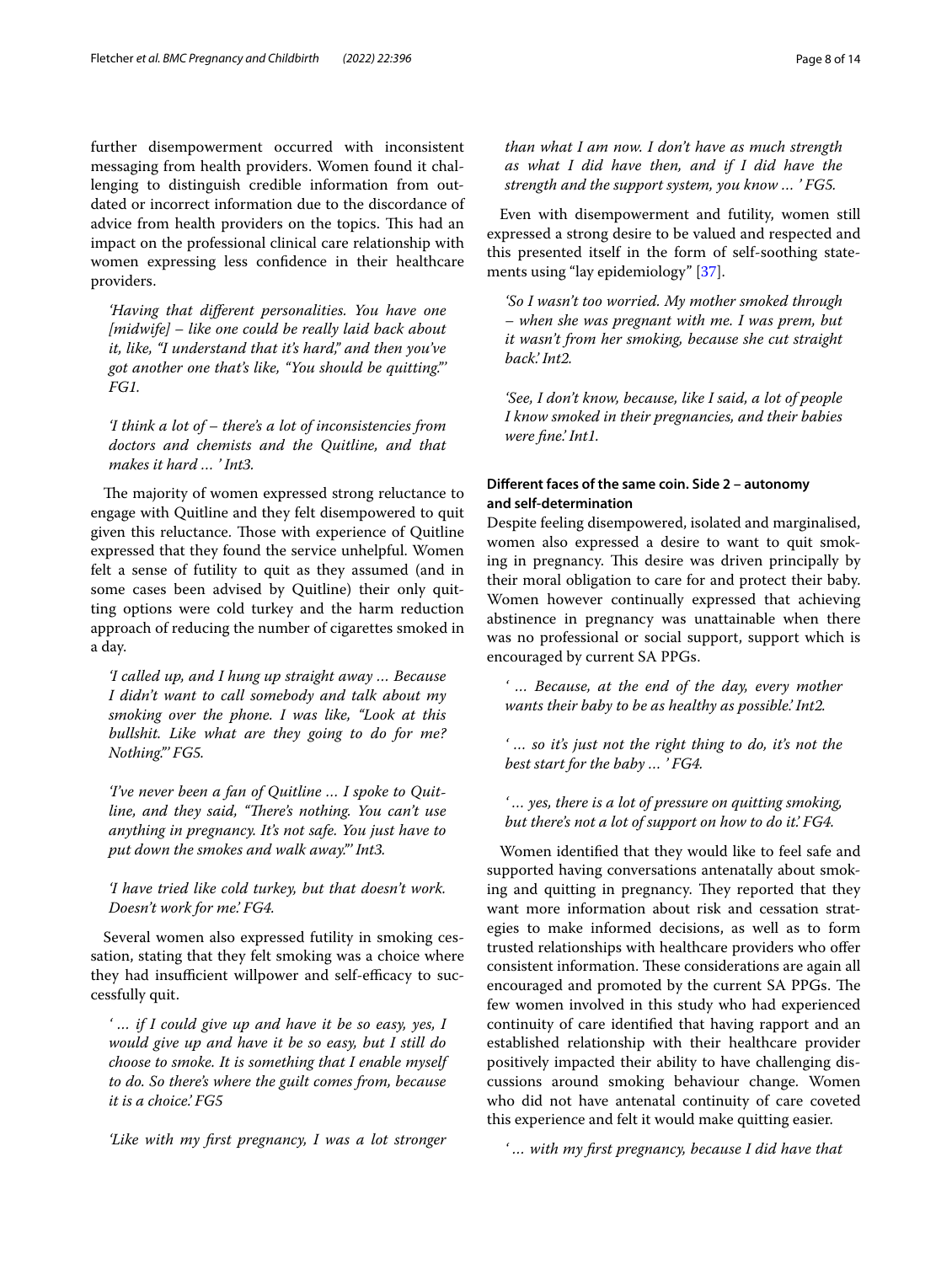*great rapport with my midwife … – I think communication works really well when you've got a good connection, and I think that that's the key to sharing information … like if you've got a stranger who tries to say the same thing you might be like, "I don't know," … I think it's defnitely the relationships that you're able to have with your professionals that could help with that … ' FG2.*

*'You probably would [have a better relationship with the same midwife], but I never had – I never got to have the same midwife, because it was always a diferent … ' FG3.*

Women also expressed a strong interest in engaging with peer-to-peer support for women who smoke or quit in pregnancy. Some women thought this would be good in a face-to-face group facilitated by a health practitioner, while others preferred the idea of a virtual/online group through social media platforms.

*'Like even just a Facebook group of people that are sort of all in the same boat could be helpful, where you can talk to people but not know them.' Int3.*

*'So I think having a group like that with like-minded women that are going through the same thing, I think would be really good and a really good support system.' FG1.*

By having more information, improved relationships with health professionals and peer support, women ultimately expressed a desire to exercise autonomy and choice over their quit journey. Furthermore, given the complexity of their lives, and the embedded nature of smoking in those lives, women identifed the need to support personal agency and self-determination to decide what works best in their own circumstance rather than the current 'one size fts all' approach with being ofered Quitline.

*'If there's someone who's wanting to give up … [Instead of Quitline it could be:] "Look, we will give you a few diferent options to try" … give us more options, more welcoming options.' FG5.*

'... because there's not one way for everybody. There's *a 100 ways for 100 diferent people, you know … ' FG2.*

#### **Discussion**

The present study confirms similar findings that smoking is a deeply embedded and personal practice for women, but provides new insights into how interaction with health providers can generate additional barriers that coalesce with social barriers, to limit successful smoking cessation in pregnancy. The authors do acknowledge that broadening the eligibility criteria to include women who had birthed 'up to 10 years previously' is a limitation of the study. However, inclusion of women who had birthed over an extended timeframe did highlight that the approach to smoking cessation in SA antenatal clinics has not substantially changed in many years, and that therefore refections from women who birthed children up to 10years ago or multiple times over many years (up to 20) remain relevant to this research question. Systematic reviews published in 2013 and 2014 [\[20](#page-12-17), [24](#page-12-18)], as well as a more recent Australian publication [[38\]](#page-12-31), emphasize the central role smoking plays in women's lives as a coping strategy. Despite women expressing the necessity for smoking in their lives, in pregnancy the feelings of shame, guilt and self-loathing are strong, and drive the constant internal struggle between addiction and desire to quit. Furthermore, quitting smoking during pregnancy here and in other work [[24,](#page-12-18) [39\]](#page-12-32) has been considered by women to be of low importance in the hierarchy of diffcult problems in their lives.

Although women described barriers in pregnancy that prevent them from quitting, a key fnding here is a strong, unanimous desire from women to be non-smokers in pregnancy. Due to women's reluctance to discuss smoking during antenatal care, health providers perceive women who smoke in pregnancy as having low motivation to quit  $[26, 40]$  $[26, 40]$  $[26, 40]$  $[26, 40]$  $[26, 40]$ . However, for women here, it is the overwhelming feelings of shame, guilt and isolation, coupled with the judgment they feel from healthcare providers that contributed to their reluctance to discuss the issue. This has been seen in previous work and has been seen to coincide with women under-reporting their smoking behaviour [\[41](#page-12-34)[–46\]](#page-13-0).

Without the relevant information or appropriate support from the health service or their social circle for smoking cessation, women who smoke in pregnancy feel isolated and marginalised. Isolation is a derivative of behaviour identifed in previous work, where women modify their smoking behaviour to smoke in morally safe spaces, that is, in secret or hiding [\[38,](#page-12-31) [46](#page-13-0), [47](#page-13-1)]. Although women are hesitant about conversations with health providers, the 'tick the box', detached, superficial approach at their initial appointment  $-$  only offering Quitline if there was an interest in quitting and lack of follow-up – also contributed to isolation, marginalisation, and a minimisation of the importance of smoking cessation in pregnancy. In line with a 2008 report [[48\]](#page-13-2) the women participating in this study would identify with the archetype of already being marginalised Australians, thus the feelings of isolation and marginalisation are amplifed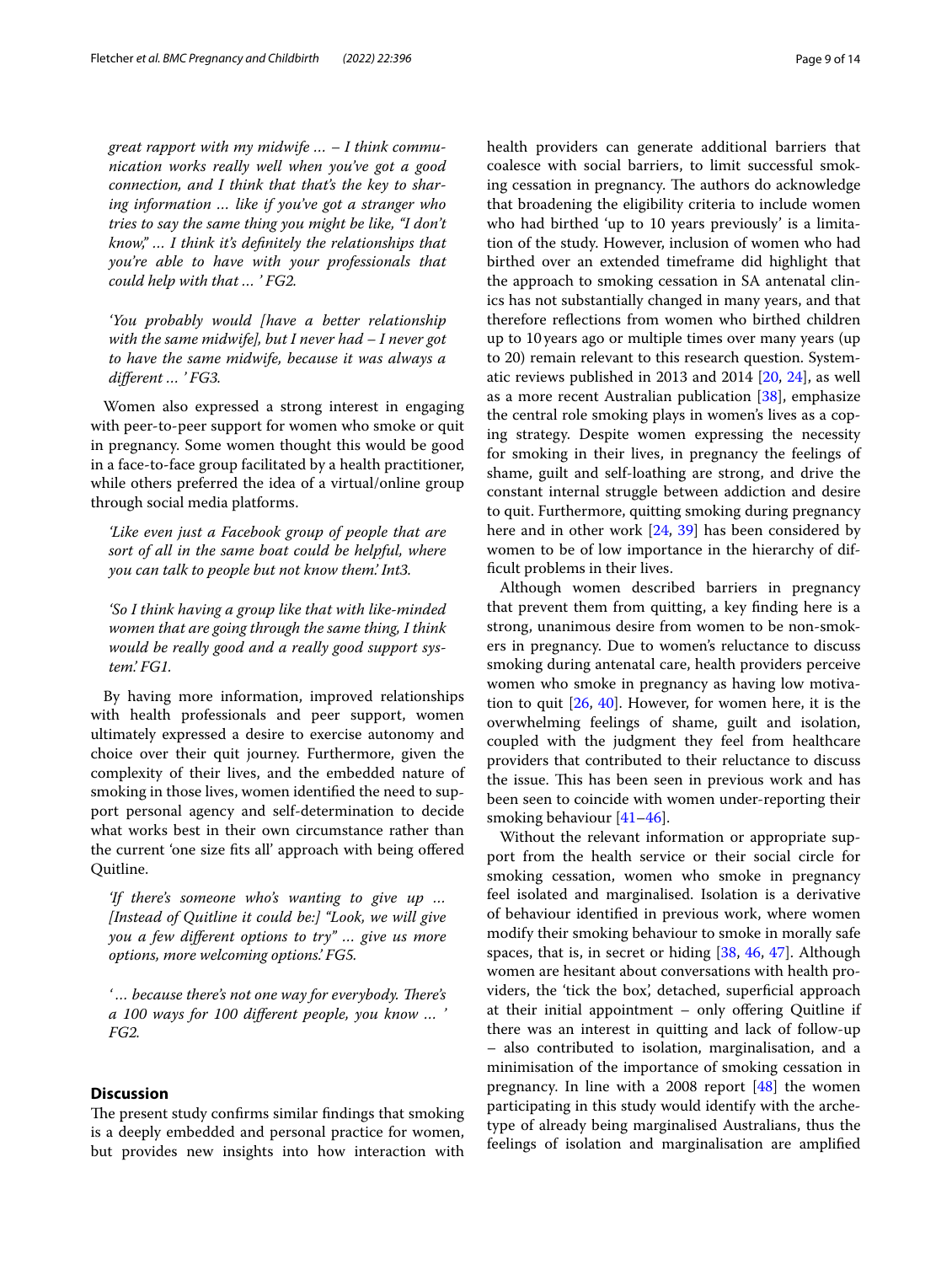when refecting on their interactions with the health system. There have been five domains of disadvantage identifed that contribute to marginalisation in Australia: social stigmatisation, early-life disadvantage, fnancial hardship, poor health and social isolation [[48\]](#page-13-2). Reducing smoking in Australia is a public health priority; however, policy determined by government aimed at achieving this may contribute to an already marginalised group feeling further undervalued and disenfranchised. Anti-smoking public health approaches can contribute to exacerbating four of the fve domains of marginalisation in Australia by increasing fnancial hardship, poor health, social stigmatisation and social isolation for this group of women. Furthermore, the expectation that women engage with Quitline independently and in parallel to their antenatal care reduces the capacity for a supportive multidisciplinary approach to smoking cessation in pregnancy and thus contributes to social isolation.

Given women report limited conversations with health providers or Quitline about the risk of smoking in pregnancy, or smoking cessation options available to use in pregnancy, it follows that they feel unable to make informed decisions about their smoking behaviour. Previous work has indicated that women were aware of the risks to themselves and their baby from smoking in pregnancy [[38,](#page-12-31) [41](#page-12-34)]; however, risk was considered on a population level as a whole and was therefore a disembodied risk and not a personal one [[20\]](#page-12-17). Women have also engaged in 'lay epidemiology' to draw their own conclusions about the relative risk of smoking in pregnancy [[20,](#page-12-17) [38,](#page-12-31) [49\]](#page-13-3). In these examples, women used anecdotal and observational evidence to refute the public health messaging of risk [\[20,](#page-12-17) [38,](#page-12-31) [49\]](#page-13-3). Women would use their evidence to rationalise and defend their continuation of smoking. This is in contrast to women in this study using lay epidemiology as a method of self-soothing in the face of disempowerment and futility. While both are seen to refute public health messaging, the underpinning sentiment differs. The former is from a defiant and justifying position, whereas women here felt they lacked will power and self-efficacy, and therefore used lay epidemiology to reassure and alleviate guilt.

A further challenge for women negotiating risk and cessation strategies is observed when there is inconsistent messaging among health providers. In Hansen et al. [[38\]](#page-12-31) women who smoked in pregnancy used inconsistent messaging from health providers as a way to bias their personal anecdotal evidence pool with lay epidemiology. However, the fndings here indicate that inconsistent messaging from health providers lead to women feeling disempowered and weakens the professional relationship women have with those health providers. Women here and in other studies are eager for consistent information about risk and cessation strategies from non-judgemental health providers that consider their individual needs [[40,](#page-12-33) [41](#page-12-34), [50\]](#page-13-4). Conversely, health providers are concerned that if they force discussion about smoking cessation in pregnancy that this will result in non-attendance at antenatal care [\[26,](#page-12-20) [39](#page-12-32), [44\]](#page-13-5). Also, there has been discourse among women and health providers about where the onus of responsibility sits with regard to smoking cessation in pregnancy. Reports have indicated that women feel that smoking cessation in pregnancy are individual decisions and the responsibility to quit is entirely theirs. As such, women do not want health providers interfering with their decision making and prefer the support of friends, family and other pregnant women [[40,](#page-12-33) [44\]](#page-13-5). While the women interviewed here recognise that quitting is an individual decision, the disempowerment, marginalisation and futility they feel from interaction with the health service manifests in a sense of abandonment and neglect. Furthermore, due to the propensity of women using lay epidemiology as a valid form of evidence to either refute scientifc fndings or self-soothe (especially online [[49](#page-13-3)]), it is vital that health providers are a reliable and consistent source of information. The findings here and elsewhere [\[20](#page-12-17), [40,](#page-12-33) [41\]](#page-12-34) suggest that communication from health providers around risk and cessation strategies could be an area of improvement to increase smoking cessation rates in pregnancy. Best practice according to the SA PPGs promote communication from health providers around risk, ongoing support and the discussion of smoking cessation strategies. However, the work here provides evidence that there is a disconnect between recommended best practice and actual clinical practice. It has been proposed that the limitations of health providers in antenatal care include their lack of training, knowledge and confdence in information delivery, perceived time restrictions and systems that do not support implementation and monitoring of smoking cessation in pregnancy [[39,](#page-12-32) [51,](#page-13-6) [52](#page-13-7)]. In South Australia, health providers may also assume that if women are sincere about quitting, they will obtain information about risk and cessation strategies from Quitline (telephone counselling) or online sources. However, given women are so reluctant to engage with Quitline, an important opportunity is missed in antenatal care to provide women with consistent, accurate information and support. A 2019 Cochrane review indicated that telephone counselling for smoking cessation increased quit rates for participants that sought multiple sessions of proactive counselling [[53\]](#page-13-8), including in pregnancy [[54\]](#page-13-9). Increased cessation rates were also observed in evaluations of the Australian (Victoria and South Australia services) Quitline. Despite the positive impact telephone counselling can have on smoking cessation, Gamble et al.  $[41]$  $[41]$  $[41]$  found that women wanted to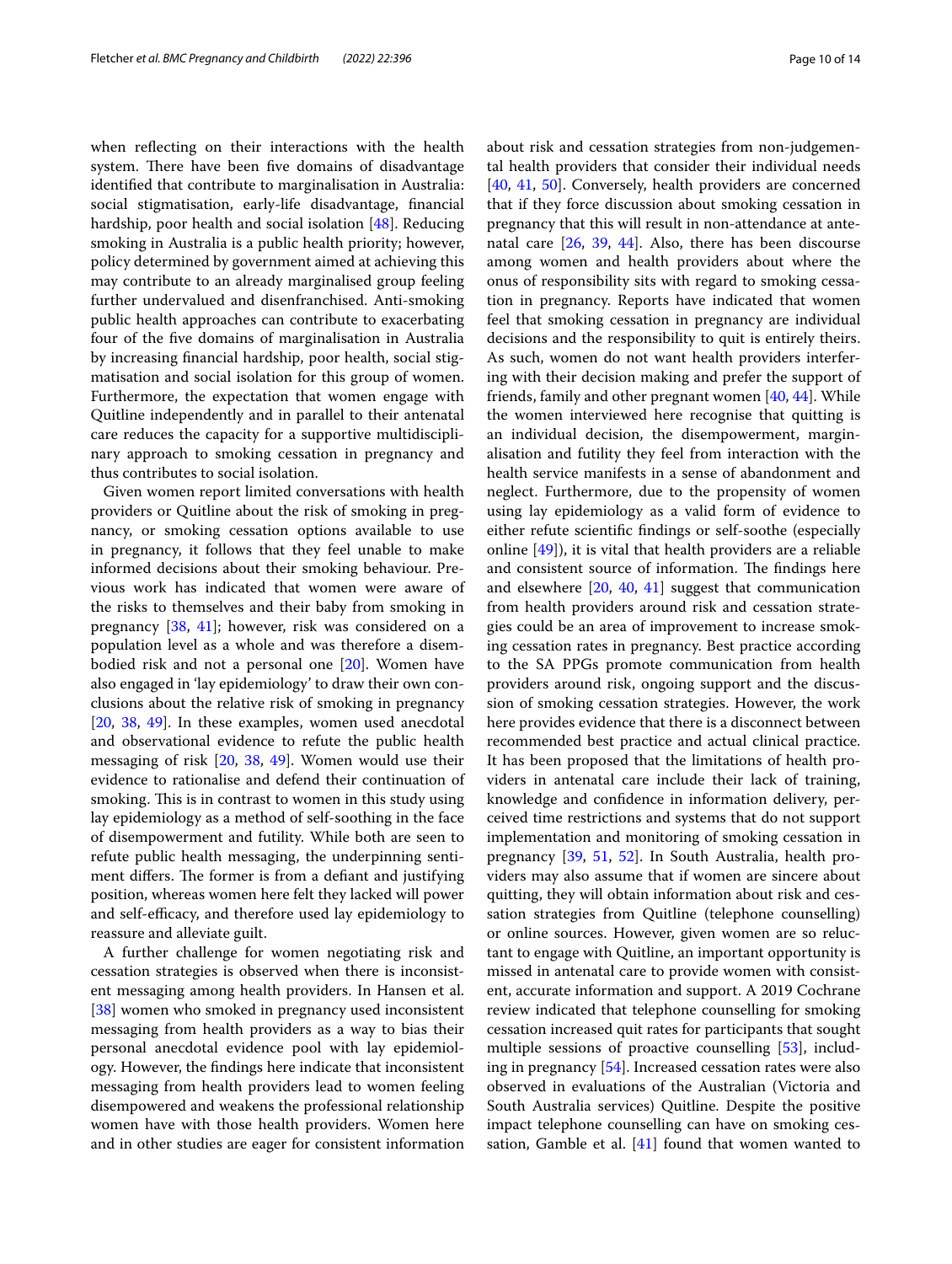contact Quitline when *they* needed assistance, not routinely at scheduled times  $[41]$  $[41]$ . This was consistent with women in the current study who found the call-back service unfavourable in conjunction with their lives. Women expressed a general dissatisfaction with Quitline and felt that information on cessation in pregnancy had not been updated over time. Women further refected that they found the Quitline process an impersonal one and reminiscent of the 'conveyor belt' experience in antenatal care.

Of particular relevance here, is comparison of where the local South Australian approach to smoking cessation in pregnancy sits in the wider context of international best practice. The National Institute for Health and Care Excellence (NICE) provides up-to-date evidence-based recommendations on managing tobacco dependence in pregnancy. The guidelines indicate that brief interventions (similar to the 5A's implemented as a minimum in SA) alone are unlikely to sustain smoking cessation in pregnancy and beyond  $[55]$ . The recommendation is for intensive ongoing support/intervention, including the use of continuous carbon monoxide (CO) monitoring, behavioural support and NRT use at the earliest opportunity in pregnancy [[55,](#page-13-10) [56](#page-13-11)]. In the UK, a stop-smoking intervention entitled BabyClear increased cessation rates by 80% in pregnancy when implemented [[57](#page-13-12)]. This program encouraged greater collaboration between government services, introduced universal CO monitoring at the frst antenatal appointment with a routine opt-out referral for a positive reading and an explicit follow up protocol for smoking cessation services [\[57\]](#page-13-12). Furthermore, incentive schemes are promoted and encouraged as being efective for smoking cessation in pregnancy and health providers in the UK can refer women to such a scheme at their frst antenatal appointment [\[55\]](#page-13-10). In Scotland and the USA, offering financial incentives for smoking cessation in pregnancy have shown higher cessation rates when compared to control groups [[58–](#page-13-13)[60](#page-13-14)]. While there will always be discrepancy between *best* practice guidelines and actual practice guidelines (as evident in the current study), the outdated SA guidelines clearly lag international best practice. It must be recognised that even if health providers in SA follow all initiatives in the current SA perinatal practice guidelines for smoking cessation in pregnancy, women are still at a disadvantage for successful smoking cessation. In the UK, specialised midwives and a 'stop smoking in pregnancy service' with the exclusive aim of working with women to improve smoking cessation rates in pregnancy have been introduced [[57\]](#page-13-12). As the previous paragraph indicates, health providers already experience time restrictions, overwhelming workloads and work in systems that are not conducive for supporting implementation and monitoring of smoking cessation in pregnancy [\[39,](#page-12-32) [51](#page-13-6), [61\]](#page-13-15). Women in SA will continue to be disengaged from smoking cessation if they do not have a supportive health service that utilises contemporary, evidence-based approaches and health providers that have time and capacity to implement them. Women interviewed here, also described lack of rapport with some health providers as a barrier to having difficult conversations about smoking behaviour. Home visiting antenatal health providers in Amsterdam affirm that continuity of care, and the ability to build a trusting relationship with women positively impacts their ability to have difficult conversations about smoking behaviour [[39\]](#page-12-32). However, if smoking behaviour is discussed too early in the clinical relationship, prior to the development of trust, this can act as a barrier to smoking cessation [[39\]](#page-12-32). Furthermore, by building rapport with women antenatally, health providers are able to better understand women's needs and therefore practice woman centred care [[39\]](#page-12-32). For women interviewed here and in Weiland et al. [[40\]](#page-12-33), woman centred care regardless of continuity, is a desirable antenatal care characteristic, along with wanting to feel valued and respected by health providers regardless of smoking status.

Due to the isolation, marginalisation and disempowerment women reported in their antenatal care, it is unsurprising that they want support from their peers who have similar experience. Women have described using prenatal classes inadvertently as a way of connecting with other women who smoke in pregnancy or who quit to develop peer support [\[40](#page-12-33)]. Currently, there is limited evidence as to the efectiveness of peer support for smoking cessation [\[62,](#page-13-16) [63\]](#page-13-17). What this fnding may suggest however, is that women are seeking understanding and empathy from like-minded women because this need is not currently being met. Additionally, the need for personal agency and self-determination with regard to smoking cessation in pregnancy are also not being met. Women would like the opportunity to govern their own quit journey autonomously, with information and support from health providers.

It is noteworthy that women interviewed describe smoking in pregnancy as a 'choice' without consideration of the various infuences on smoking behaviour, including physiological addiction. Women related having poor motivation or willpower when it came to smoking cessation in pregnancy and expressed that they were not 'strong enough' to quit. This sentiment has also been expressed by women anonymously in online forums in a Polish study  $[49]$  $[49]$ . The Australian public health messaging around smoking is designed to shock and shame people into quitting, and frames smoking as irrational and a failure of human control  $[64, 65]$  $[64, 65]$  $[64, 65]$  $[64, 65]$ . However, this framing assumes that the rationalised body is dominated by the conscious will [[65\]](#page-13-19). It is this discourse that represents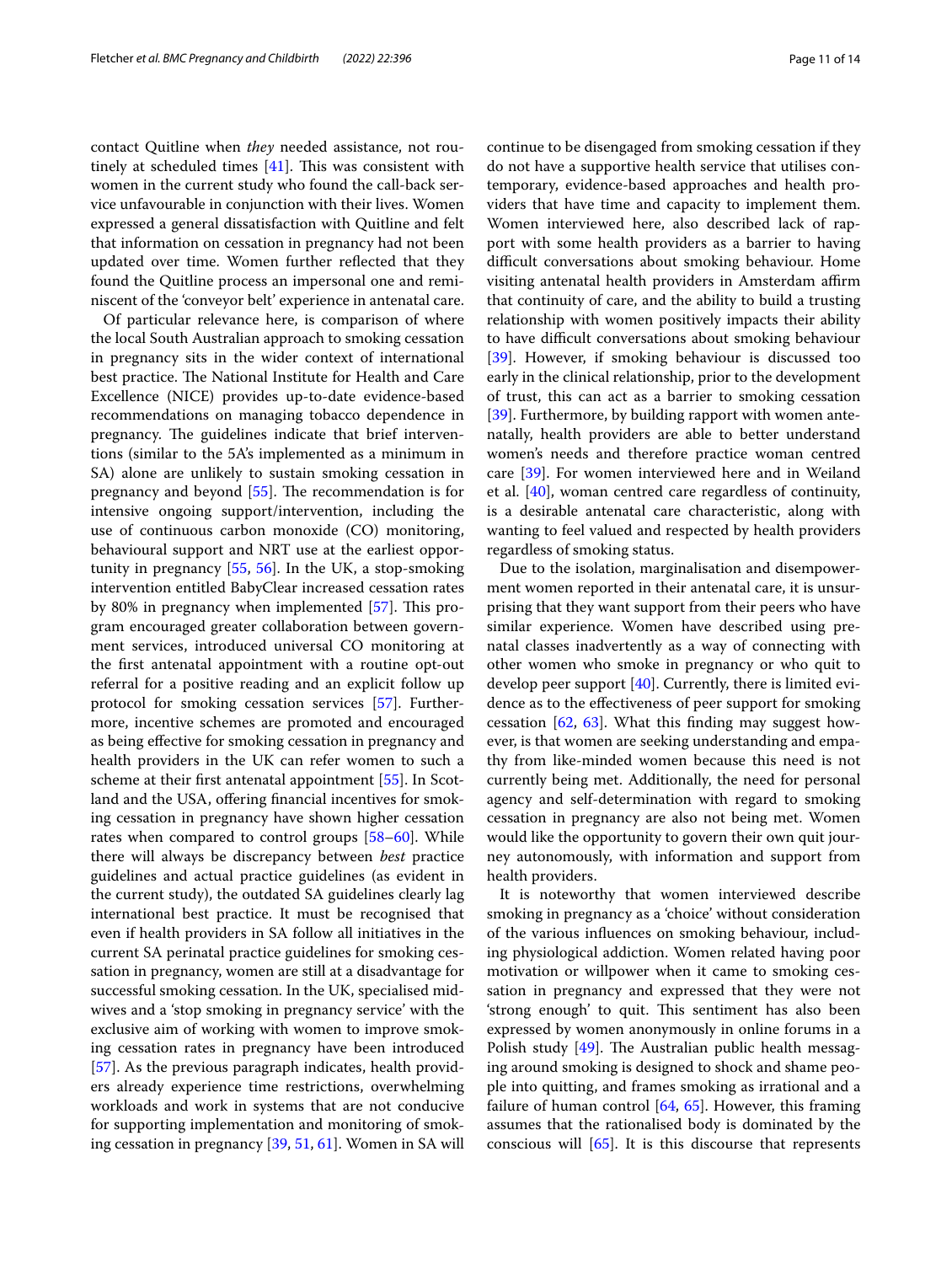continuation of smoking as a failure of self-control, self-discipline and weakness [\[65\]](#page-13-19). While this messaging is efective to encourage smoking cessation in some, it does not consider the self-esteem and self-efficacy or physiology impacting women who smoke in pregnancy [[64,](#page-13-18) [65\]](#page-13-19). Further to this, it has been previously proposed that there are greater stressors for socioeconomically disadvantaged populations [\[66](#page-13-20)]. As such, individuals will seek the 'feel good' dopamine release that coincides with smoking tobacco, due to having less internal and/ or external experiences capable of activating a dopamine release [[44\]](#page-13-5). Additionally, the 'risk taking' behaviour of smoking may be the only opportunity for women to exert control in an otherwise uncontrollable existence [[64](#page-13-18), [66](#page-13-20)]. The public health messaging is therefore unhelpful and ultimately fuels the positive feedback loop of smoking and dopamine release. In order to assist smoking cessation in pregnancy, it may be more appropriate to consider the nested hierarchy approach which tracks the 'streams of causation' described by Glass and McAttee  $[67]$  $[67]$ . This model proposes that behaviour is infuenced by 'structured contingencies within the social and physical environment and by biological phenomena'  $[67]$  $[67]$ . Therefore, for women to consider smoking cessation in pregnancy, a holistic approach is required that considers the physiology, psychology and sociology  $[67]$  $[67]$  of smoking. The current NICE guidelines are closer to this ideal when compared to the existing SA PPGs.

#### **Conclusion**

In conclusion, four interconnected themes were identifed to understand how women's interaction with health providers can infuence smoking cessation eforts antenatally. Social barriers to smoking cessation that exist because of the frst theme 'smoking embedded in women's challenging lives and pregnancies' are at the core of the other three themes. For women, interaction with the healthcare system contributes negatively to antenatal smoking cessation attempts with the themes 'cyclic isolation and marginalisation' and 'feeling disempowered' functioning as additional barriers. Using the 'two sides of a coin' analogy, it is the feelings of disempowerment that drive the strong desire women feel for 'autonomy and self-determination' in the final theme. This final theme represents the change women would like to see in healthcare. Women appeal for a greater understanding from health providers of the barriers they face with smoking cessation (physiological, psychological and sociological) and they would like to see this informing the South Australian public health approach antenatally to smoking cessation, as it does in international best practice. Also, they would like health practitioners to provide them with consistent information about risk and

smoking cessation strategies for use in pregnancy so they can make informed choices given their personal circumstances. Improvements in SA antenatal care that increase understanding and information, as well as choice for women, consistent with international benchmarks, could lead to better woman centred care. Increasing resources and training, and allowing greater accessibility, may help women feel more support and encouragement to attempt cessation antenatally, rather than the isolation, marginalisation and disempowerment they currently feel.

#### **Supplementary Information**

The online version contains supplementary material available at [https://doi.](https://doi.org/10.1186/s12884-022-04720-0) [org/10.1186/s12884-022-04720-0](https://doi.org/10.1186/s12884-022-04720-0).

<span id="page-11-0"></span>**Additional fle 1.**

#### **Acknowledgments**

We would like to thank the women who took the time to participate in this study, as well as the members of our Community Reference Group who assisted in shaping our project. We would also like to thank our community engagement officer Josephine Telfer, Kate Neadley and the many managers at community organisations for facilitating and assisting with recruitment.

#### **Authors' contributions**

Conceptualisation (CF, EH, AG, GD, JL, LGS); Data curation (CF, EH); Formal analysis (CF, EH); Funding acquisition (LGS, GD, JL, EH); Investigation (CF, EH, AG, LGS); Methodology (CF, EH, AG, LGS); Project administration (CF, EH, AG, LGS); Supervision (LGS); Writing – original draft (CF); Writing – review & editing (EH, AG, GD, JL, LGS). The author(s) read and approved the fnal manuscript.

#### **Funding**

This project was funded by the Channel 7 Children's Research Foundation, project reference 19/10674852 (awarded to LGS, GD, JL, EH). This funder was not involved in the study design, data collection or analysis, the interpretation of data, writing of this report or in the decision to submit this article for publication.

#### **Availability of data and materials**

The data generated during and/or analysed during the current study are not publicly available in accordance with ethical approval and participant consent for the study. Any bona fde researchers wanting to access data from this study would be contingent on further approvals from the Central Adelaide Local Health Network (CALHN) Human Research Ethics Committee (HREC). Researchers should contact Prof Lisa Smithers.

#### **Declarations**

#### **Ethics approval and consent to participate**

This was a low/negligible risk study that was approved by the Central Adelaide Local Health Network Human Research Ethics Committee on May 9th 2019, approval number: Q20190304. Written informed consent was obtained from all participants prior to participating in an interview or focus group. All methods were performed in accordance with the relevant guidelines and regulations.

#### **Consent for publication**

Not applicable.

#### **Competing interests**

None declared.

#### **Author details**

<sup>1</sup> School of Public Health, Faculty of Health & Medical Sciences, University of Adelaide, Level 5, 50 Rundle Mall, Rundle Mall Plaza, Adelaide, SA 5005,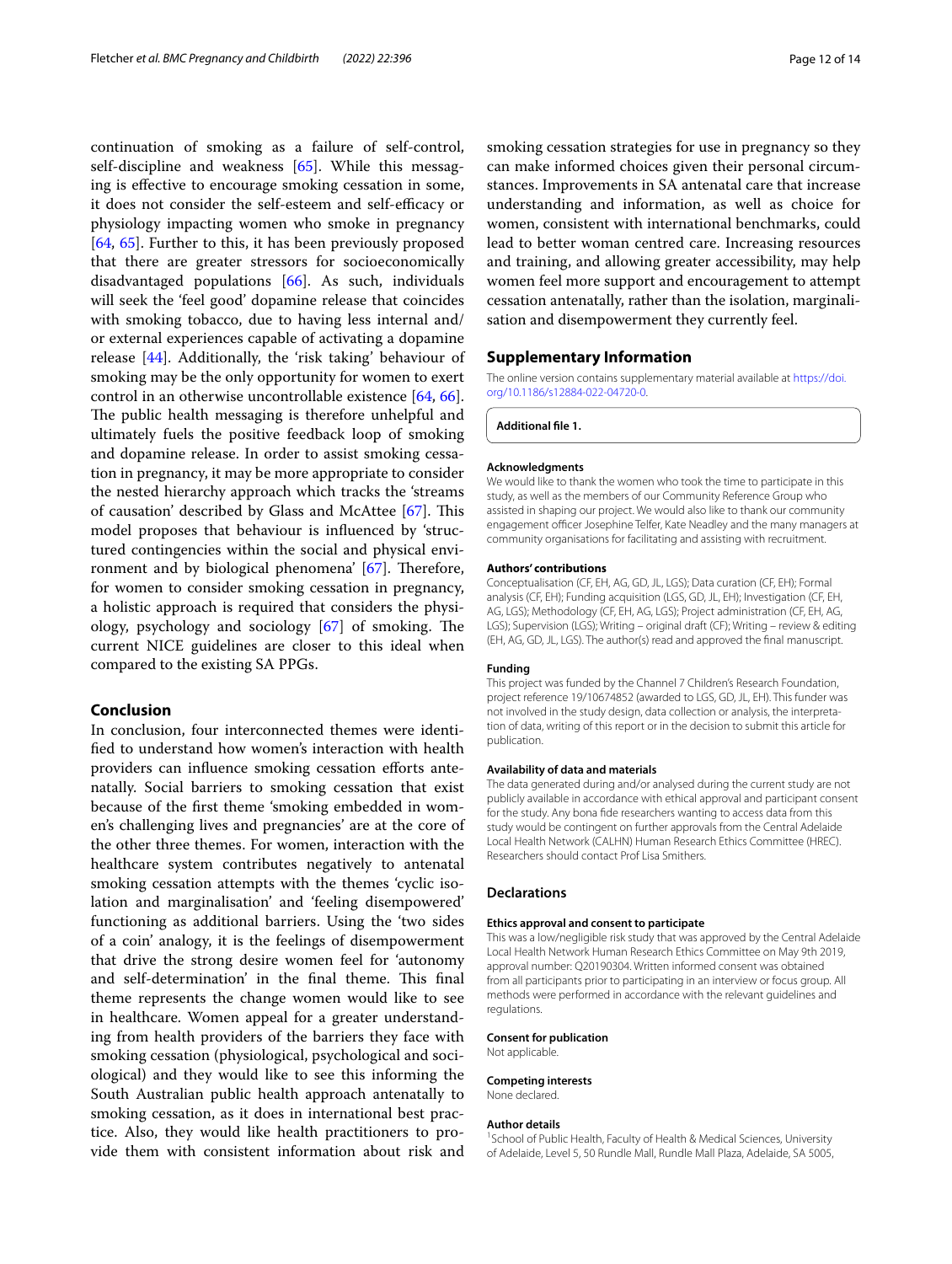Australia. <sup>2</sup> Discipline of General Practice, Faculty of Health & Medical Sciences, University of Adelaide, Adelaide, SA 5005, Australia. <sup>3</sup>The Robinson Research Institute, Norwich Centre, Ground Floor, 55 King William Road, North Adelaide, SA 5006, Australia. <sup>4</sup> Population Health Sciences, University of Bristol, Bristol, UK.<br><sup>5</sup>School of Health & Society Faculty of Arts Social Sciences & Humanities, Uni-<sup>5</sup> School of Health & Society, Faculty of Arts, Social Sciences & Humanities, University of Wollongong, Wollongong, NSW 2522, Australia. <sup>6</sup>The Illawarra Health and Medical Research Institute, University of Wollongong, Northfelds Avenue, Wollongong, NSW 2522, Australia. <sup>7</sup>Obstetrics and Gynaecology Department, Lyell McEwin Hospital, University of Adelaide, Adelaide, Australia.

# Received: 15 December 2021 Accepted: 20 April 2022

#### **References**

- <span id="page-12-0"></span>1. Mendelsohn C, Gould GS, Oncken C. Management of smoking in pregnant women. Aust Fam Physician. 2014;43(1):46–51.
- <span id="page-12-10"></span>2. Patnode CD, Henderson JT, Thompson JH, Senger CA, Fortmann SP, Whitlock EP. Behavioral counseling and pharmacotherapy interventions for tobacco cessation in adults, including pregnant women: a review of reviews for the U.S. preventive services task force. Ann Intern Med. 2015;163(8):608–21.
- 3. Cnattingius S. The epidemiology of smoking during pregnancy: smoking prevalence, maternal characteristics, and pregnancy outcomes. Nicotine Tob Res. 2004;6(Suppl 2):S125–40.
- 4. Zhou S, Rosenthal DG, Sherman S, Zelikoff J, Gordon T, Weitzman M. Physical, behavioral, and cognitive effects of prenatal tobacco and postnatal secondhand smoke exposure. Curr Probl Pediatr Adolesc Health Care. 2014;44(8):219–41.
- <span id="page-12-1"></span>5. Dietz PM, England LJ, Shapiro-Mendoza CK, Tong VT, Farr SL, Callaghan WM. Infant morbidity and mortality attributable to prenatal smoking in the U.S. Am J Prev Med. 2010;39(1):45–52.
- <span id="page-12-2"></span>6. Jaakkola JJ, Gissler M. Maternal smoking in pregnancy, fetal development, and childhood asthma. Am J Public Health. 2004;94(1):136–40.
- <span id="page-12-3"></span>7. Schneider S, Huy C, Schutz J, Diehl K. Smoking cessation during pregnancy: a systematic literature review. Drug Alcohol Rev. 2010;29(1):81–90.
- <span id="page-12-4"></span>8. Ingall G, Cropley M. Exploring the barriers of quitting smoking during pregnancy: a systematic review of qualitative studies. Women Birth. 2010;23(2):45–52.
- 9. Lumley J, Chamberlain C, Dowswell T, Oliver S, Oakley L, Watson L. Interventions for promoting smoking cessation during pregnancy. Cochrane Database Syst Rev. 2009;8(3):CD001055.
- <span id="page-12-5"></span>10. Goodwin RD, Keyes K, Simuro N. Mental disorders and nicotine dependence among pregnant women in the United States. Obstet Gynecol. 2007;109(4):875–83.
- <span id="page-12-6"></span>11. Thapar A, Fowler T, Rice F, Scourfeld J, van den Bree M, Thomas H, et al. Maternal smoking during pregnancy and attention defcit hyperactivity disorder symptoms in ofspring. Am J Psychiatry. 2003;160(11):1985–9.
- <span id="page-12-7"></span>12. Linnet KM, Wisborg K, Obel C, Secher NJ, Thomsen PH, Agerbo E, et al. Smoking during pregnancy and the risk for hyperkinetic disorder in ofspring. Pediatrics. 2005;116(2):462–7.
- <span id="page-12-8"></span>13. Toschke AM, Koletzko B, Slikker W Jr, Hermann M, von Kries R. Childhood obesity is associated with maternal smoking in pregnancy. Eur J Pediatr. 2002;161(8):445–8.
- <span id="page-12-9"></span>14. Fasting MH, Oien T, Storro O, Nilsen TI, Johnsen R, Vik T. Maternal smoking cessation in early pregnancy and ofspring weight status at four years of age. A prospective birth cohort study. Early Hum Dev. 2009;85(1):19–24.
- <span id="page-12-11"></span>15. Selya AS, Wakschlag LS, Dierker LC, Rose JS, Hedeker D, Mermelstein RJ. Exploring alternate processes contributing to the association between maternal smoking and the smoking behavior among young adult ofspring. Nicotine Tob Res. 2013;15(11):1873–82.
- <span id="page-12-12"></span>16. National Institute for Care and Excellence. Smoking: stopping in pregnancy and after childbirth. UK. 2010.
- <span id="page-12-13"></span>17. Coleman T, Chamberlain C, Cooper S, Leonardi-Bee J. Efficacy and safety of nicotine replacement therapy for smoking cessation in pregnancy: systematic review and meta-analysis. Addiction. 2011;106(1):52–61.
- <span id="page-12-14"></span>18. McCowan LM, Dekker GA, Chan E, Stewart A, Chappell LC, Hunter M, et al. Spontaneous preterm birth and small for gestational age infants in women who stop smoking early in pregnancy: prospective cohort study. BMJ. 2009;338:b1081.
- <span id="page-12-15"></span>19. Australian Institute of Health and Welfare. Australia's mothers and babies 2018: in brief. In: 36 Pssn, editor. 2020.
- <span id="page-12-17"></span>20. Flemming K, McCaughan D, Angus K, Graham H. Qualitative systematic review: barriers and facilitators to smoking cessation experienced by women in pregnancy and following childbirth. J Adv Nurs. 2015;71(6):1210–26.
- 21. Lu Y, Tong S, Oldenburg B. Determinants of smoking and cessation during and after pregnancy. Health Promot Int. 2001;16(4):355–65.
- 22. Hoekzema L, Werumeus Buning A, Bonevski B, Wolke L, Wong S, Drinkwater P, et al. Smoking rates and smoking cessation preferences of pregnant women attending antenatal clinics of two large Australian maternity hospitals. Aust N Z J Obstet Gynaecol. 2014;54(1):53–8.
- <span id="page-12-16"></span>23. Mohsin M, Bauman AE. Socio-demographic factors associated with smoking and smoking cessation among 426,344 pregnant women in New South Wales. Australia BMC Public Health. 2005;5:138.
- <span id="page-12-18"></span>24. Flemming K, Graham H, Heirs M, Fox D, Sowden A. Smoking in pregnancy: a systematic review of qualitative research of women who commence pregnancy as smokers. J Adv Nurs. 2013;69(5):1023–36.
- <span id="page-12-19"></span>25. South Australian Maternal and Neonatal Network. South Australian Perinatal Practices Guidelines –Substance use in Pregnancy. In: Department of Health GoSA, editor. 2013.
- <span id="page-12-20"></span>26. Kalamkarian A, Hoon E, Chittleborough C, Dekker G, Lynch J, Smithers LG. Smoking cessation care during pregnancy: a qualitative exploration of midwives' challenging role. Women Birth. 2022. In Press.
- <span id="page-12-21"></span>27. Graham H, Hawkins SS, Law C. Lifecourse infuences on women's smoking before, during and after pregnancy. Soc Sci Med. 2010;70(4):582–7.
- <span id="page-12-22"></span>28. Bowden JA, Oag DA, Smith KL, Miller CL. An integrated brief intervention to address smoking in pregnancy. Acta Obstet Gynecol Scand. 2010;89(4):496–504.
- <span id="page-12-23"></span>29. Hajek P, West R, Lee A, Foulds J, Owen L, Eiser JR, et al. Randomized controlled trial of a midwife-delivered brief smoking cessation intervention in pregnancy. Addiction. 2001;96(3):485–94.
- 30. de Vries H, Bakker M, Mullen PD, van Breukelen G. The efects of smoking cessation counseling by midwives on Dutch pregnant women and their partners. Patient Educ Couns. 2006;63(1–2):177–87.
- <span id="page-12-24"></span>31. Flemming K, Graham H, McCaughan D, Angus K, Sinclair L, Bauld L. Health professionals' perceptions of the barriers and facilitators to providing smoking cessation advice to women in pregnancy and during the post-partum period: a systematic review of qualitative research. BMC Public Health. 2016;16:290.
- <span id="page-12-25"></span>32. Neubauer BE, Witkop CT, Varpio L. How phenomenology can help us learn from the experiences of others. Perspect Med Educ. 2019;8(2):90–7.
- <span id="page-12-26"></span>33. Laverty SM. Hermeneutic phenomenology and phenomenology: a comparison of historical and methodological considerations. Int J Qual Methods. 2003;2(3):21–35.
- <span id="page-12-27"></span>34. Moon K, Blackman D. A guide to understanding social science research for natural scientists. Conserv Biol. 2014;28(5):1167–77.
- <span id="page-12-28"></span>35. Australian Bureau of Statistics. Socio-Economic Indexes for Areas (SEIFA): Technical Paper 2016. 2018. Canberra. 2018.
- <span id="page-12-29"></span>36. Braun V, Clarke V. Using thematic analysis in psychology. Qual Res Psychol. 2006;3(2):77–101.
- <span id="page-12-30"></span>37. Frankel S, Davison C, Smith GD. Lay epidemiology and the rationality of responses to health education. Br J Gen Pract. 1991;41(351):428–30.
- <span id="page-12-31"></span>38. Hansen EC, Frandsen M, Williams D, Ferguson SG. Australian women's experiences of smoking, cessation and 'cutting down' during pregnancy. Health Sociol Rev. 2019;28(1):39–53.
- <span id="page-12-32"></span>39. Derksen ME, Kunst AE, Jaspers MWM, Fransen MP. Barriers experienced by nurses providing smoking cessation support to disadvantaged, young women during and after pregnancy. Health Soc Care Community. 2019;27:1564–73.
- <span id="page-12-33"></span>40. Weiland S, Warmelink JC, Peters LL, Berger MY, Erwich J, Jansen D. The needs of women and their partners regarding professional smoking cessation support during pregnancy: a qualitative study. Women Birth. 2021;35(2):127–34.
- <span id="page-12-34"></span>41. Gamble J, Grant J, Tsourtos G. Missed opportunities: a qualitative exploration of the experiences of smoking cessation interventions among socially disadvantaged pregnant women. Women Birth. 2015;28(1):8–15.
- 42. Tong VT, Dietz PM, England LJ. Reliance on self-reporting underestimates pregnancy smoking rates in Scotland, with more than 2400 pregnant smokers estimated to be missed each year. Evid Based Med. 2010;15(3):94–5.